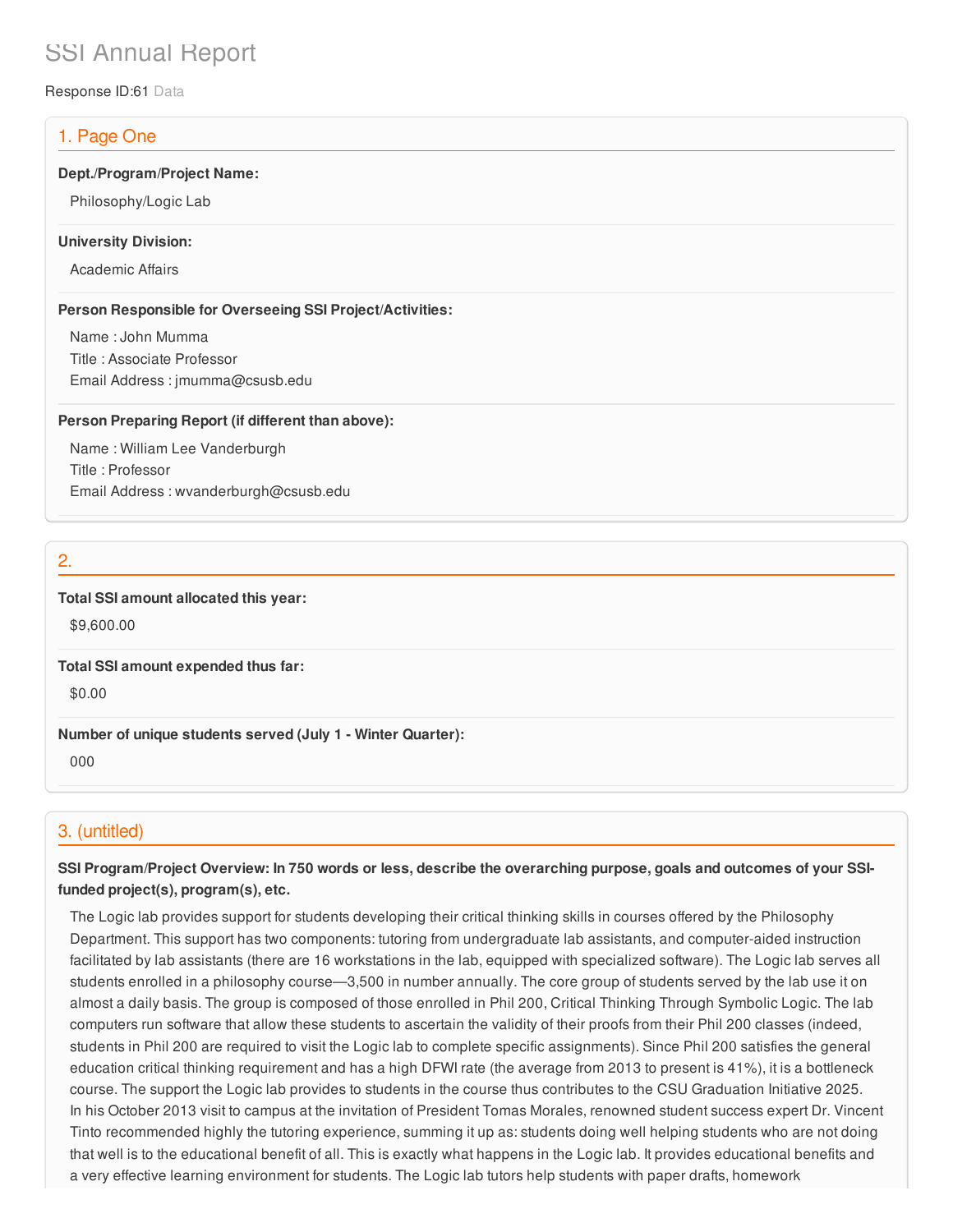assignments, and problem sets for courses in introductory philosophy, critical thinking, and symbolic logic. They also provide one-to-one and group instruction on the use of specialized logic software. The experience our Logic lab tutors gain helps them build a strong resume and makes them more competitive when they apply for jobs after they graduate from CSUSB. The effectiveness of the Logic lab depends essentially on its ability to accommodate the busy schedules of CSUSB students. The Philosophy department does not have the funds to keep the lab open the number of hours necessary to do this, and absent funding from outside the department it would fail to serve a great number of the students it is intended to serve. Moreover, philosophy instructors would no longer have the option of including logic lab assignments in their courses, as they could not reasonably expect every student to find time in his or her weekly schedule to visit the lab during its hours of operation. Hence the primary outcome supported by SSI funds is an expansion of the hours per week that the Logic lab is available to students.

# 4. (untitled)

Alignment to ILOs: To which of the following Institutional Learning Outcomes (ILOs) do you feel as though your SSI-funded project aligns? (Check all that apply.) Details regarding the ILOs can be found on Office of [Academic](https://www.csusb.edu/sites/csusb/files/CSUSB_Institutional_Learning_Outcomes-Endorsed.pdf) Programs website.

Depth of Knowledge Critical Literacies Ways of Reasoning and Inquiry Integrative Learning

## 5. (untitled)

SSI-Funded Activities: Please list and describe the activities undertaken through winter quarter with your SSI allocation. **This section should address only those activities occurring this fiscal year.**

Funding of Logic lab tutor salaries.

# 6. (untitled)

**Progress Towards Outcomes/Cumulative Findings: Describe the progress you have made toward your original SSI goals** and outcomes though winter quarter. Indicate clearly how student success was enhanced by your program or service/s. Be sure to include the measures you employed and evidence/data you collected for each outcome where appropriate.

First outcome achieved: Logic Lab open an average of 43 hours per week.

To assess progress towards the second and third outcomes, a survey was distributed to students who visited the Logic Lab.

40 students filled out the survey in the fall 2018 quarter. Results are below.

#### Question 1

Because of my visits to the logic lab, my understanding of the material in my philosophy course improved.

45% strongly agree, 45% agree, 5% neither, 2% disagree

#### Question 2

Because of my visits to the logic lab, my ability to complete my philosophy coursework (e.g. logic exercises, papers) improved.

57.5 % strongly agree, 27.5% agree, 7.5% neither, 7.5% disagree

#### Question 3

Because of my visits to the logic lab, I had helpful discussions with my philosophy classmates about the course material.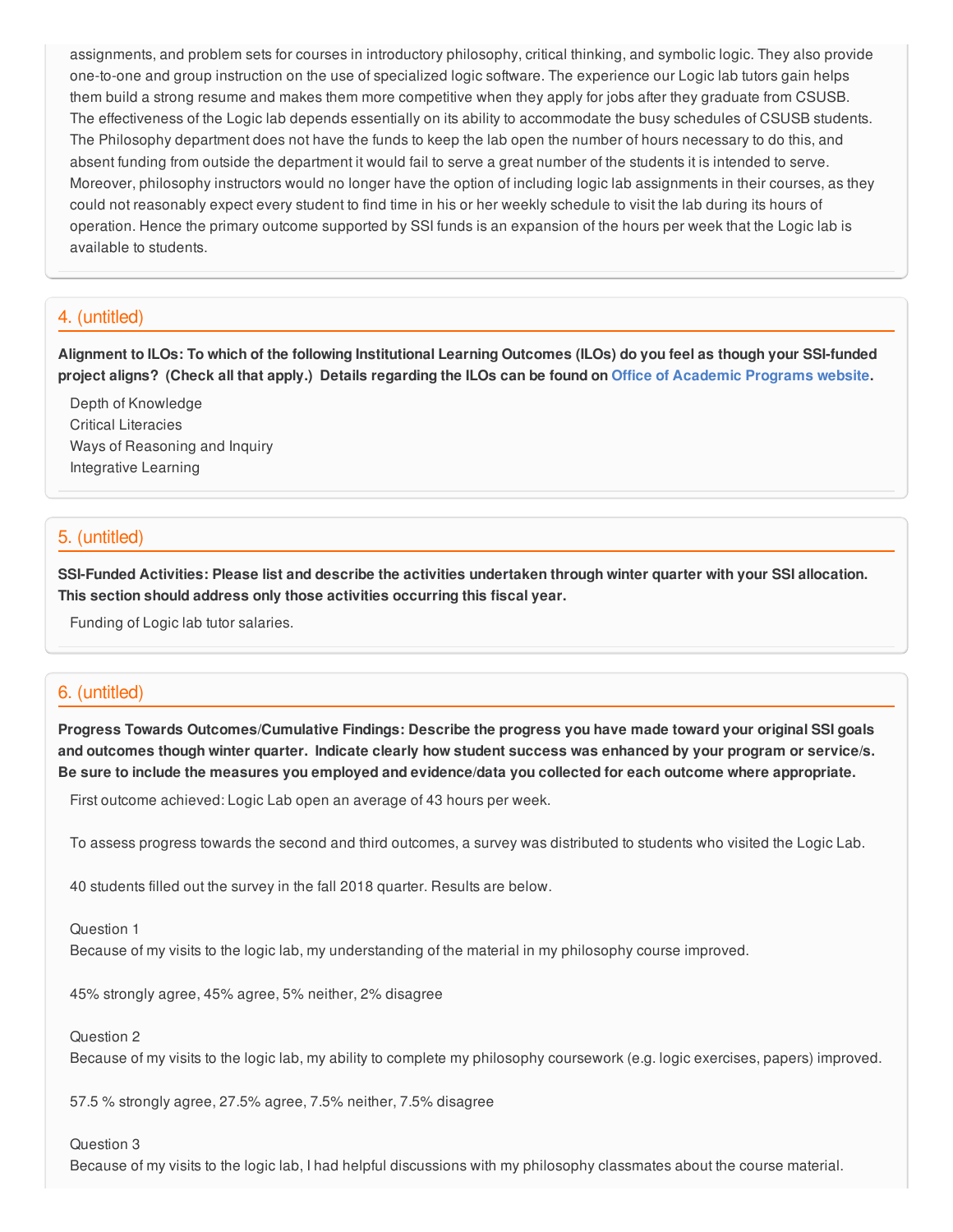42.5 % strongly agree, 27.5% agree, 22.5% neither, 7.5% disagree

Question 4

The tutors in the logic lab were knowledgeable about the material in my philosophy course, and provided clear and helpful explanations.

70% strongly agree, 20% agree, 7.5% neither, 2.5% disagree

Students were also asked to provide any comments they had about their experience at the logic lab. These were very positive. Some examples:

-Great help, definitely will continue to go to the lab for my prior [sic] philosophy classes.

-very helpful, thanks

-great tutors : )

-I liked going, helped me finish my work

-The logic lab has been a great resource to use and get help on homework and answer any questions concerning my philosophy courses.

### 7. (untitled)

**Recommendations for Continual Improvement/Action Plan: Based on the analysis of your assessment results, what** actionable steps can be taken to make improvements? How can you improve students' achievement of the SLO or your **office's performance in terms of operations? What is your expected timeline?**

At the advice of the CAL Dean, in winter 2019 the CAL IT staff devised an iPad-based sign-in system to replace paper-based Logic Lab tutoring logs. It is too early to judge the system since it was only operational as of early February 2019, but from its launch to the end of Winter quarter, 41 students signed in with this tool. We have data on which classes they are seeking help with, and what reason they have for visiting the Logic Lab. Given that the data is incomplete for Winter 2019, we won't report it here. But we do intend to look at the system after Spring, make any changes that seem advisable, and continue using this system to track attendance and other data in the future. This tool could ultimately be linked to the student data system to allow us to acquire detailed data about student grades in courses for which they visited, etc.

Resources for Continual Improvement/Action Plan: What additional resources, if any, are needed to bring the above **continual improvements to fruition?**

John Mumma has been on sabbatical for most of this academic year. Upon his return, he will continue to work a plan for continual improvement. No additional resources are currently required for this.

#### 8. (untitled)

Challenges: If applicable, please list any significant challenges encountered that have affected your ability to fully implement your intended activities or to reach your articulated outcomes. Please also indicate if you need assistance in **addressing these challenges.**

Mumma's sabbatical has interrupted the continuity of assessment this year, but things will return to normal next year. As always, it is nearly impossible to assess direct impacts of things like the Logic Lab, tutoring or Supplemental Instruction. We can't know what a student's grade or other success would have been had they not attended Logic Lab. And we can't know that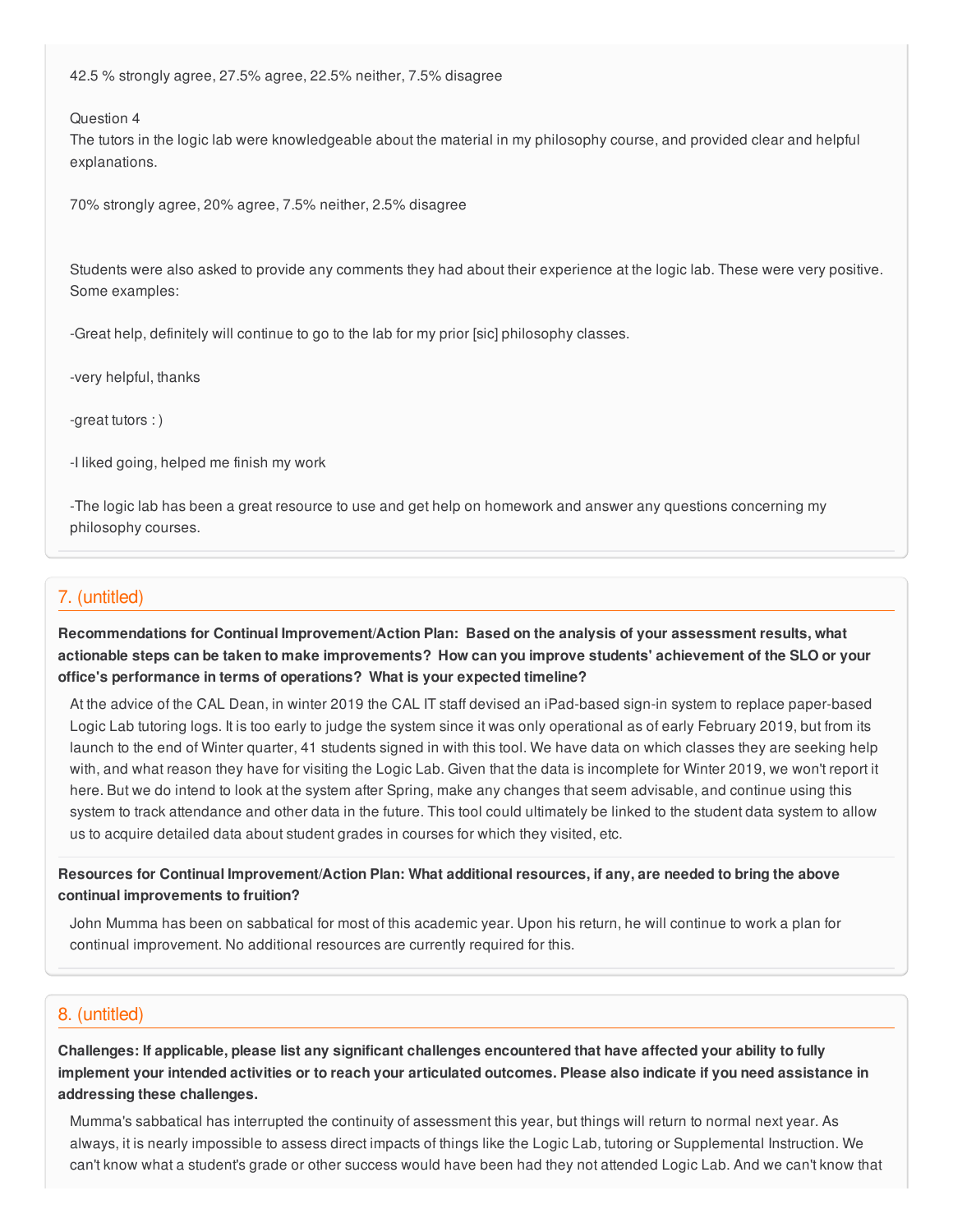if a student who failed had attended Logic Lab, that they would not have failed. We are forced to rely on our professional judgement that this sort of service has a significant benefit, and on student self-reports of satisfaction. Self-reports are notoriously unreliable, and response rates are very low. To some extent, this makes the whole assessment exercise a bit of a farce, or at least makes it yield information whose value is very likely not worth the effort it takes to gather it. The most significant challenge we face in the Logic Lab is the same one shared by other similar resources: getting students to take advantage of the service in the first place. The department encourages faculty from all our courses to require, when it makes sense for the course, that their students visit the Logic Lab to complete an assignment. This is of some benefit in helping students to feel comfortable coming back for another visit, and to see the benefit of doing so.

# 9. Budget Summary with Alignment to Outcomes and Activities

Budget Summary: Please account for all expenditures of SSI funds for this project using the SSI Annual Report Budget **Summary Template. (The template can be found at <http://ssi.csusb.edu/assessment>.) Upload your completed summary here.**

[SSI\\_Annual\\_Report\\_Budget\\_Summary\\_Logic\\_Lab\\_2018-19.xlsx](https://surveygizmoresponseuploads.s3.amazonaws.com/fileuploads/98679/3939151/61-83a5f3646e545b5b72b50675d3aaf3b4_SSI_Annual_Report_Budget_Summary_Logic_Lab_2018-19.xlsx)

### 10. (untitled)

Check-in/Usage Report: Please upload any check-in or usage data you have for students who have engaged with your project/program since July 1 through the end of winter quarter. Uploads should be in Excel and include, at minimum, **students' CoyoteIDs; password-protected SPSS files may be submitted via email to Institutional\_Research@csusb.edu.** Additional information such as date(s) of visit(s)/interaction(s) and students' names would also be helpful. (The Office of Institutional Research is working to establish an overall assessment of SSI; to do this, we need your help in collecting and **sharing students' engagement with and usage of SSI-funded projects and programs.)**

Logic Lab student visits 2018 19.xlsx

# 11. Thank You!

#### **New Send Email**

May 08, 2019 23:19:44 Success: Email Sent to: jmumma@csusb.edu,wvanderburgh@csusb.edu